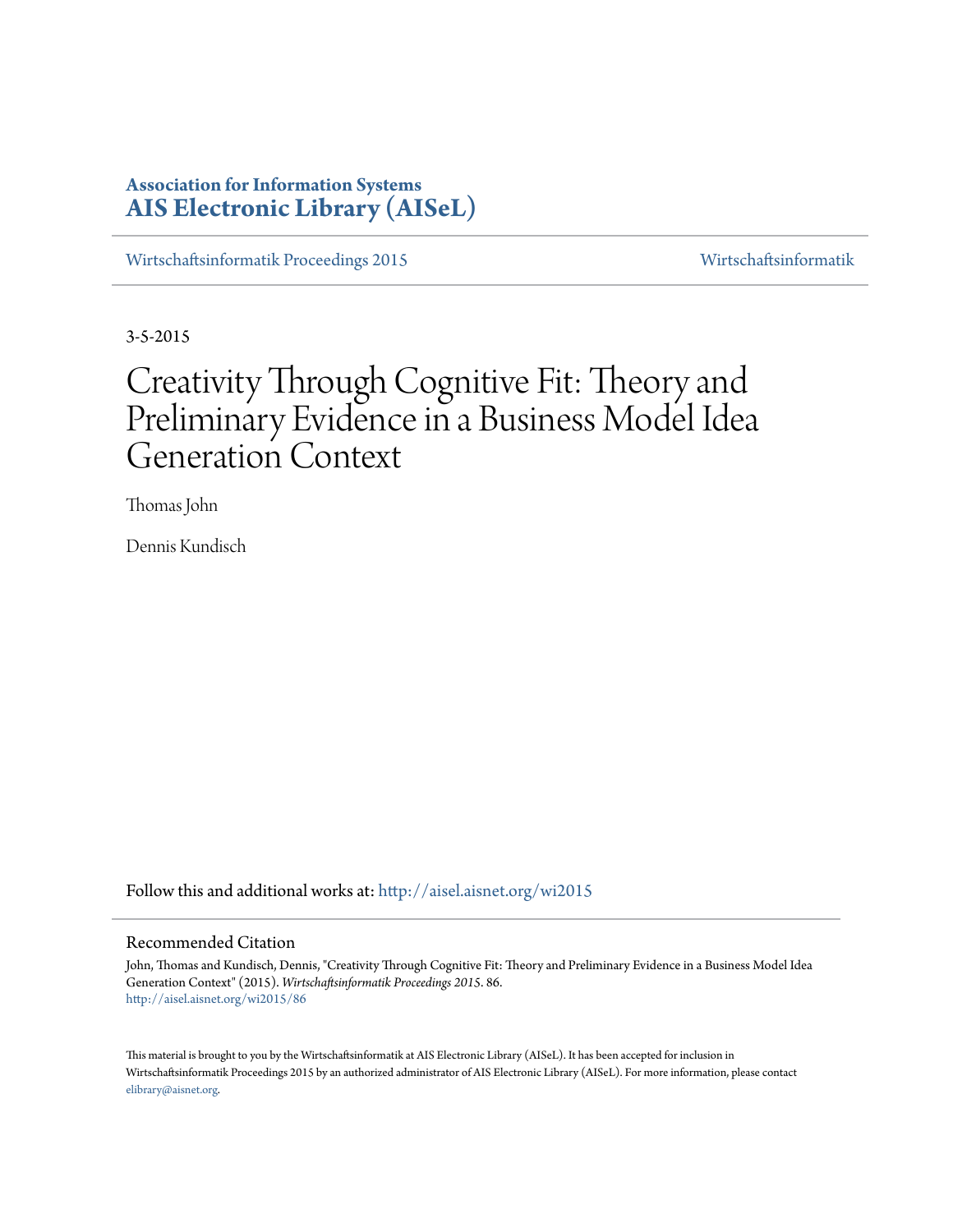# **Creativity Through Cognitive Fit: Theory and Preliminary Evidence in a Business Model Idea Generation Context**

Thomas John<sup>1</sup>, Dennis Kundisch<sup>2</sup>

<sup>1</sup> Cooperative Computing & Communication Laboratory, University of Paderborn, Germany thomas.john@c-lab.de

<sup>2</sup> Chair of Information Management & E-Finance, University of Paderborn, Germany dennis.kundisch@wiwi.uni-paderborn.de

**Abstract.** There are two major types of problems: routine problems and creative problems. Extant research has established the validity of cognitive fit theory for routine problems. However, its validity for creative problems has been left unaddressed. To advance cognitive fit theory to a (more) general theory of problem solving, we extend its original formulation to creative problems. We illustrate our extension through a contextualization to a specific creative problem, business model idea generation with the Business Model Canvas, and provide preliminary experimental evidence for our propositions. Thereby, we contribute to advancing the theory of cognitive fit, and provide a first step towards theoryguided design of modeling languages for business models.

**Keywords:** Cognitive fit theory, creativity, business model, innovation, canvas.

### **1 Introduction**

Problems are a central part of human life, therefore problem solving is a permanent necessity [1]. The theory of cognitive fit is an established foundation for the design of tools for problem solving. It provides support by identifying problem representations that are efficient and effective for specific problem types [2]. The validity of cognitive fit theory (CFT) has been demonstrated for a wide range of problems, in contexts as diverse as conceptual modeling [3], multiattribute decision making [4], network analysis [5], and website design [6]. Consequently, the theory of cognitive fit has been claimed to be *"one aspect of a general theory of problem solving"* [7].

However, abstracting from specific contexts, it becomes clear that previous research, without exception, has focused on a specific type of problems: *routine* problems (problems which can be solved through existing knowledge [8]). For this problem type, a firm foundation for the validity of CFT has been established. There is, though, another problem type with substantial importance. This type comprises the problems that cannot solely be solved through existing knowledge, but rather require new ideas to be generated: *creative* problems [8]. The importance of creative problems is reflected in that creativity is considered a key enabler to organizational prob-

<sup>12&</sup>lt;sup>th</sup> International Conference on Wirtschaftsinformatik,

March 4-6 2015, Osnabrück, Germany

John, T.; Kundisch, D. (2015): Creativity Through Cognitive Fit: Theory and Preliminary Evidence in a Business Model Idea Generation Context, in: Thomas. O.; Teuteberg, F. (Hrsg.): Proceedings der 12. Internationalen Tagung Wirtschaftsinformatik (WI 2015), Osnabrück, S. 1283-1297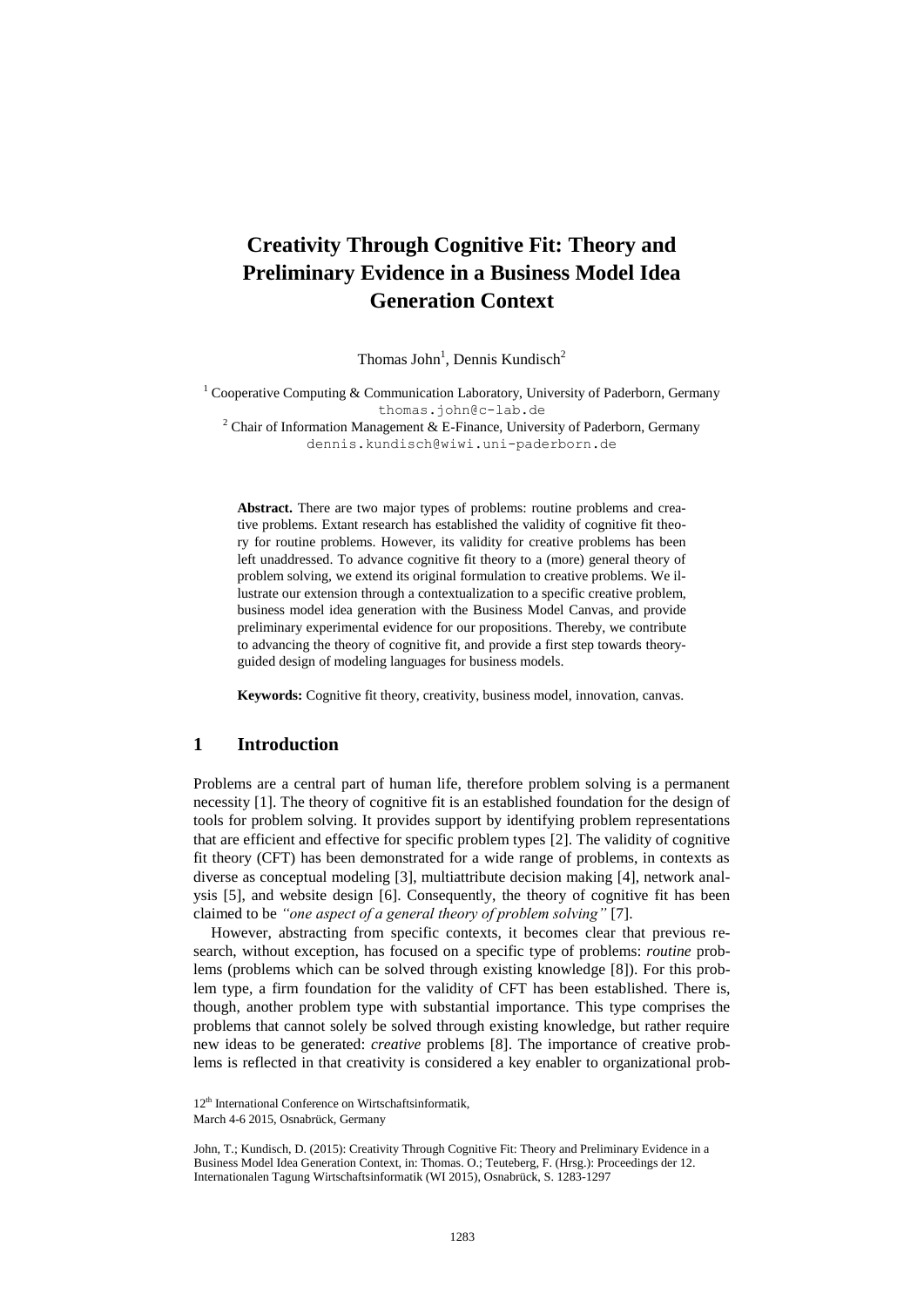lem solving [9], and a driver of the performance and competitiveness of firms [10]. In a global study by IBM [11], creativity ranks first among a number of organizational capabilities, with 60% of the surveyed chief executives giving it top priority.

The apparent importance of creativity suggests that for developing CFT towards a truly *general* theory of problem solving, research is needed to determine whether cognitive fit can enhance performance not only in *routine*, but also in *creative* problem solving. We seek to contribute a first step into this direction. Thereby, we reconcile two conflicting notions which lie at the heart of applying CFT to creative problems: while CFT predicts *fit* to promote problem solving performance [2], creativity research apparently suggests the contrary, namely that *contradictions* (e.g., between creative stimuli) promote creativity [12].

To scope our work, we focus on one specific creative problem: business model innovation. We chose this problem for two reasons: First, the business model concept has become a major research topic in information systems (IS) research. This is evidenced, for example, by recent articles [13–18] in each journal in the Senior Scholars' Basket of Six, as defined by the Association for IS [19]. Moreover, also scholars beyond our discipline have attributed to IS a major role in advancing the business model concept [20]. Second, the importance of business model innovation is not only emphasized by researchers, but also by practitioners in virtually any industry [21].

Business model innovation refers to innovating the foundational logic of how an organization creates, captures and delivers value [22]. For developing business model innovation ideas, a number of modeling languages have been proposed. Among these, the *Business Model Canvas* is by far the most popular approach, being widely used in research (e.g., [23–25]) as well as corporate practice [26]. However, despite the popularity of the canvas, the theoretical mechanisms which contribute to its popularity and its potential utility are largely unknown. Consequently, no theoretical foundation is available for advancing the canvas or other modeling approaches intended to support business model idea generation. Moreover, to the best of our knowledge, only one controlled experiment has so far been conducted for evaluating the utility of the canvas in creativity tasks. However, that experiment [23] has yielded rather contradictory results, thereby even questioning the utility of the canvas in its current form.

For developing our theoretical arguments, we follow Hong et al.'s guidelines for context-specific theorizing in IS [27]. Thereafter, we present the results of an exploratory study that we conducted as a first step towards testing our theory. Thereby we make contributions at two levels: At the first level, we extend the theory of cognitive fit to creative problem solving. Thereby we extend the boundaries of CFT to include a whole new class of problems with substantial relevance, and contribute to advancing CFT to a (more) general theory of problem solving. At the second level, we contextualize our extended CFT to the task of business model idea generation. We hope that this contextualization, being based on research in business model innovation, creativity and visual perception, constitutes a first step towards theory-guided design of modeling languages for business model idea generation. We thereby contribute to an emerging research area in IS [15, 28], which has been termed a *"unique opportunity"* to strengthen the impact of IS also beyond its boundaries [15].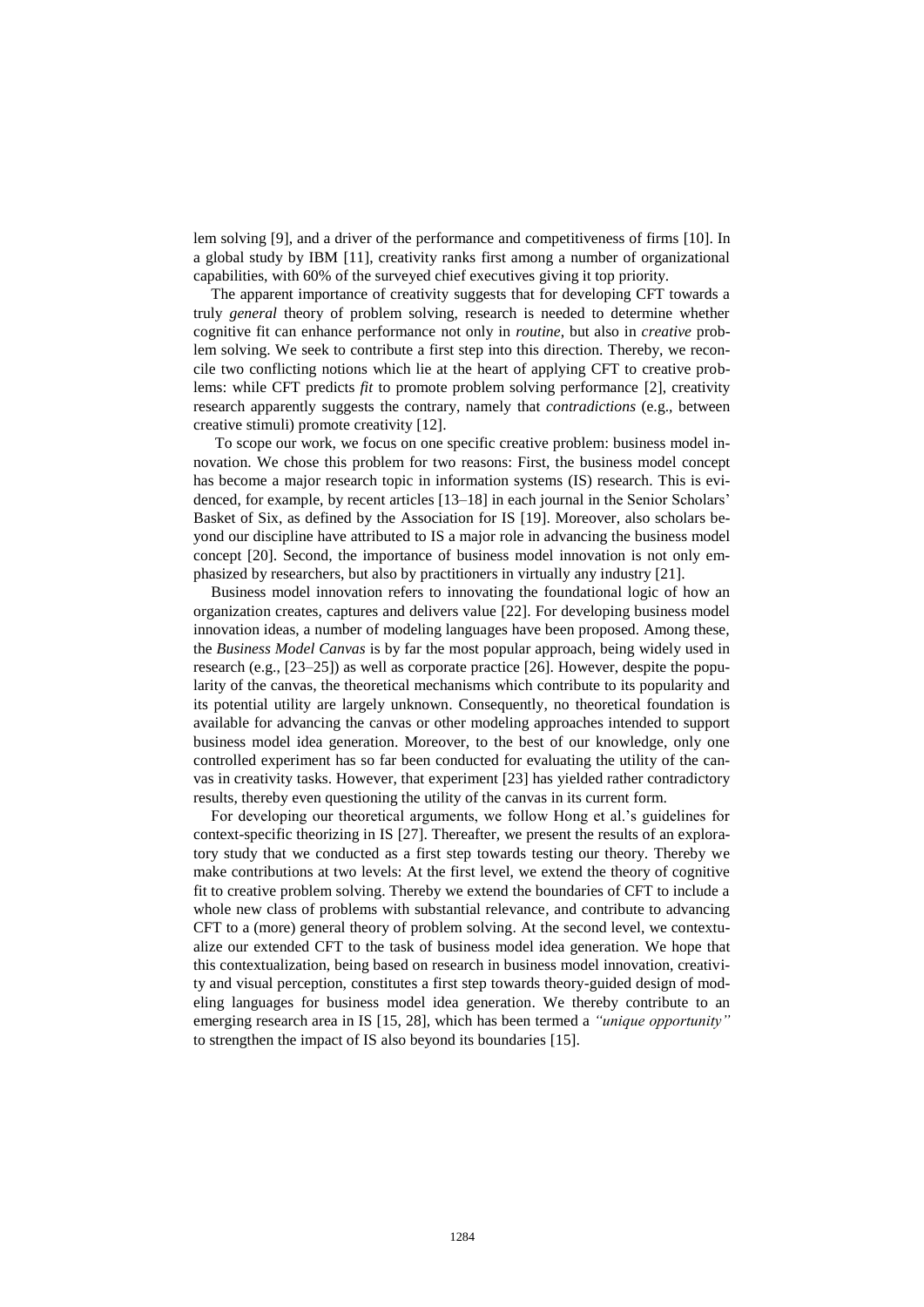## **2 Extending Cognitive Fit Theory to Creative Problems**

#### **2.1 Cognitive Fit Theory**

The theory of cognitive fit has its origin in the debate on whether information is better represented in a graph or a table. Before the inception of CFT, a large number of studies had investigated which of these presentation formats leads to better problem solving performance, however, with inconsistent results. The theory of cognitive fit [2] resolved this issue through the finding that a given problem representation is not by its very nature superior to another. Rather, it is the interplay between a *problem representation* and a given *problem solving task* that determines the resulting *problem solving performance* (see fig. 1, note that we use *italics* to highlight references to specific constructs in our models).



Fig. 1. General problem solving model [2]

The cognitive rationale underlying CFT is that when seeking to solve a problem, humans form a *mental representation* of that problem in working memory. This mental representation integrates characteristics of the *problem representation* (i.e., the information used to represent the problem being worked on) and the *task* (i.e., what specific type of question is being worked on). CFT argues that mental processes have to be invoked for processing representational as well as task characteristics. A match between characteristics of the *task* and the *problem representation* allows using similar mental processes for acting on the representation and solving the task, leading to an increase in *problem solving performance* in terms of effectiveness and efficiency.

A considerable body of work has been accumulated on the utility of CFT in a variety of contexts. Reviewing the empirical literature on CFT, Vessey [7] concludes that its propositions have generally received support. In that review, existing research has also been classified according the problem type being addressed, with no study being identified that addresses creative problems [7]. To find out whether creative problems have been addressed more recently, we performed a keyword search in the ISI Web of Science. Until the end of 2013, a total of 255 publications had cited the foundational paper of the CFT [2]. A search for *creativity OR creative OR ideation OR "idea generation"* within those 255 articles yielded six articles. However, these articles treat CFT and/or creativity only marginally.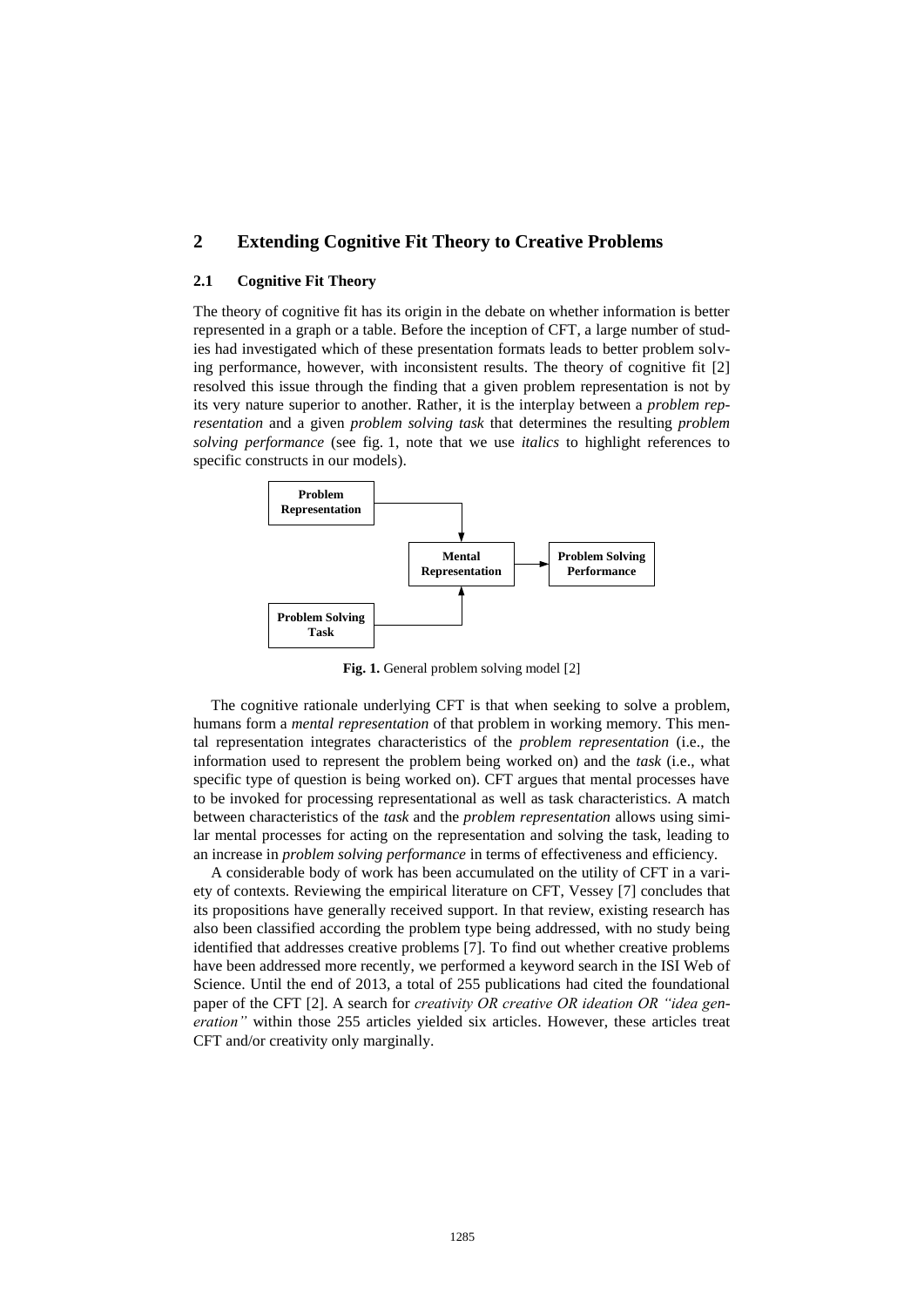#### **2.2 Creative Problems**

Creativity comprises two essential elements: First, the generation of an idea that is both novel and useful; and second, the task being rather heuristic than algorithmic [10]. From a cognitive perspective, creative tasks are a special case of problem solving tasks: Solutions are sought for specific problems, with the distinctive feature that a solution cannot be found within existing knowledge. Therefore, creative, or novel ideas are needed [29]. Comparable to routine problem solving, creative work is cognitively demanding, requiring substantial resources in working memory [30]. A difference, however, concerns the thinking processes involved. Routine problem solving mainly involves convergent thinking, which emphasizes the quest for a single correct solution. Creative problem solving relies on divergent thinking, which involves generating and exploring a large number of new solutions [31].

A challenge in the creative process is that storing a large number of intermediate and alternative solutions imposes heavy load on working memory, which constrains creative performance. For alleviating this issue, possible solutions can be represented externally, that is, creating an *"external memory"* which decreases the load on working memory and thereby enhances creative performance. The corresponding mechanisms have been explored in the literature on sketching and idea generation [32]. In that context, sketching refers to externalizing (intermediate) ideas. Idea sketching is performed freely on a blank slate, and unconstrained by specific representational rules. It involves a cyclic process in which the mental representation and the external representation of ideas interact, meaning that mental processes can give rise to changes in the external representation of ideas, which in turn may initiate changes to the ideas stored in the mental representation [32].

#### **2.3 Creative Cognitive Fit Theory**

The theory of cognitive fit conceptualizes a *problem representation* as an entity which contains the information necessary for solving a given task. While CFT has been applied in contexts that involve manipulations of that representation (e.g.,  $[5]$ ), the information being contained is *permanent* in the sense that it is not changed (as it is considered sufficient for solving the task at hand). The challenge according to the original model of CFT is to find structures that exhibit cognitive fit with the task so as to facilitate extracting the available information. For creative problems in contrast, the available information is not sufficient, because it is the very nature of creative problems that new information is required for them to be solved. Therefore, in creative problem solving processes, a *working* representation of ideas is needed, as suggested by the sketching literature. However, diverging from the sketching literature, we propose that this *working* representation in some instances does not need to be developed on a blank slate. Rather, following ideas of CFT, it can be supported by predefined visual structures that guide the way in which ideas are captured. This is the case especially for abstract concepts which do not have a natural format for being represented, such as the business model concept addressed in this research.

Hence we modify the original model of CFT to reflect the distinction between a *permanent problem representation* (*permanent representation*) and a *working prob-*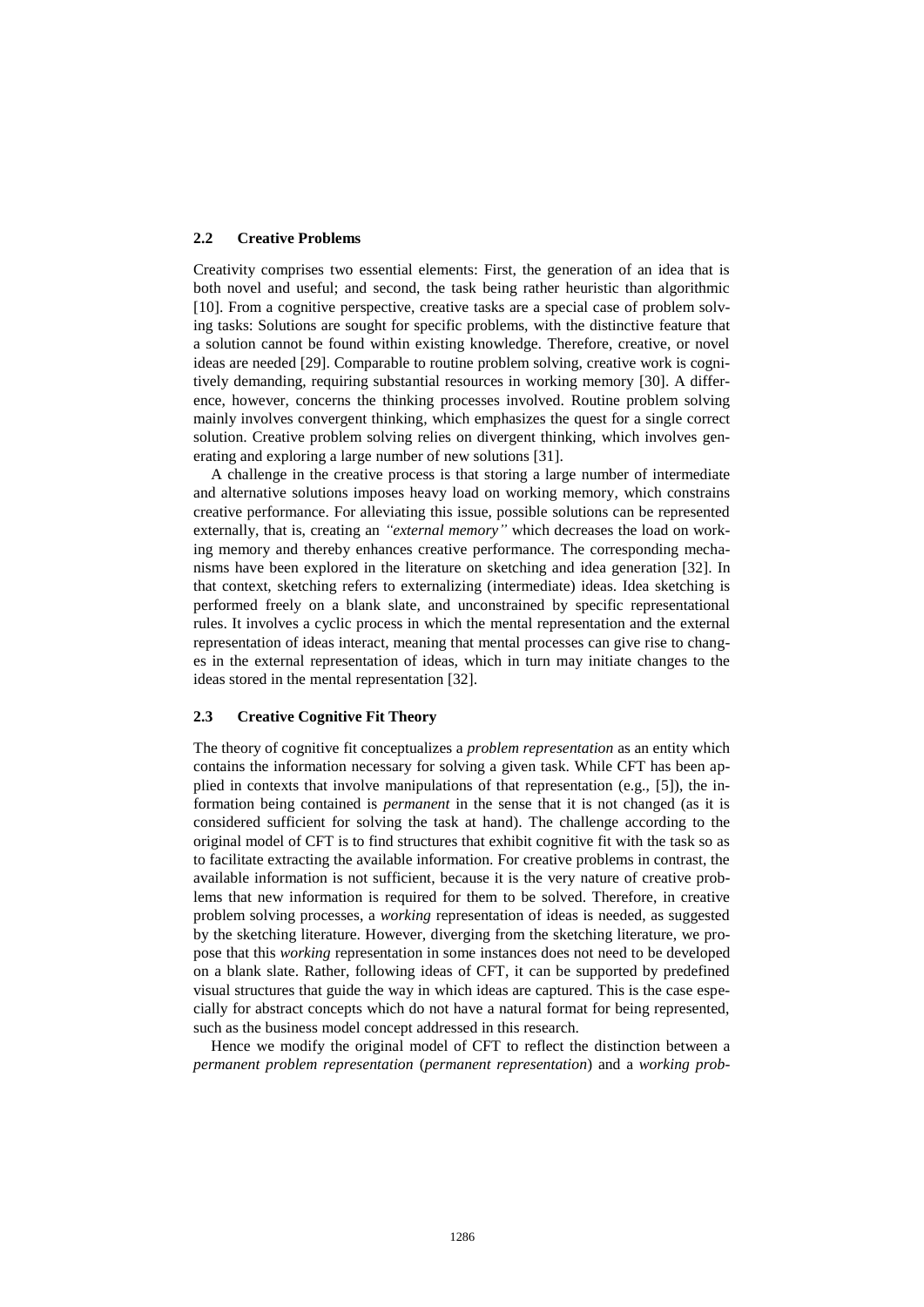*lem representation* (*working representation*, see fig. 2). Our terminology is inspired by the computer science terms of working memory (for volatile information) and permanent memory (for non-volatile information). The *permanent representation* influences the *mental representation* of the problem in two ways. First, there is a direct influence as in the original CFT model, because the *permanent representation* is at the outset of the creative problem solving process and therefore influences the initial perception of the problem and thereby subsequent mental processes. Second, there is an indirect influence, because the *permanent representation* provides a prescription for how ideas are to be stored in the *working representation*. As the *working representation* and the *mental representation* engage in a cyclic interaction, the *permanent representation* also indirectly influences the *mental representation*.



**Fig. 2.** Creative problem solving model

The cyclic process of idea exchange between *mental representation* and *working problem representation* involves repeatedly interpreting and representing developed ideas in the context of the *problem solving task*. The more efficient these activities of interpreting and representing ideas are performed, the lower the resulting working memory load, and the higher in turn the resulting *problem solving performance*. Therefore, we state the following proposition:

*Proposition*: In a creative problem solving task, when the characteristics of the permanent problem representation and the problem solving task match (i.e., exhibit cognitive fit), creative problem solving performance increases.

This proposition is seemingly at odds with creativity research that suggests contradictions, rather than fit, to be a source of creativity. For example, it has been found that contradictory words or pictures can stimulate new ideas [12]. However, the corresponding contributions pertain to visual or semantic stimuli. These represent specific (working) content from which further ideas can be developed. In our extended model, these stimuli do not interact with the *permanent representation*, but rather reside at the level of the *working problem representation*.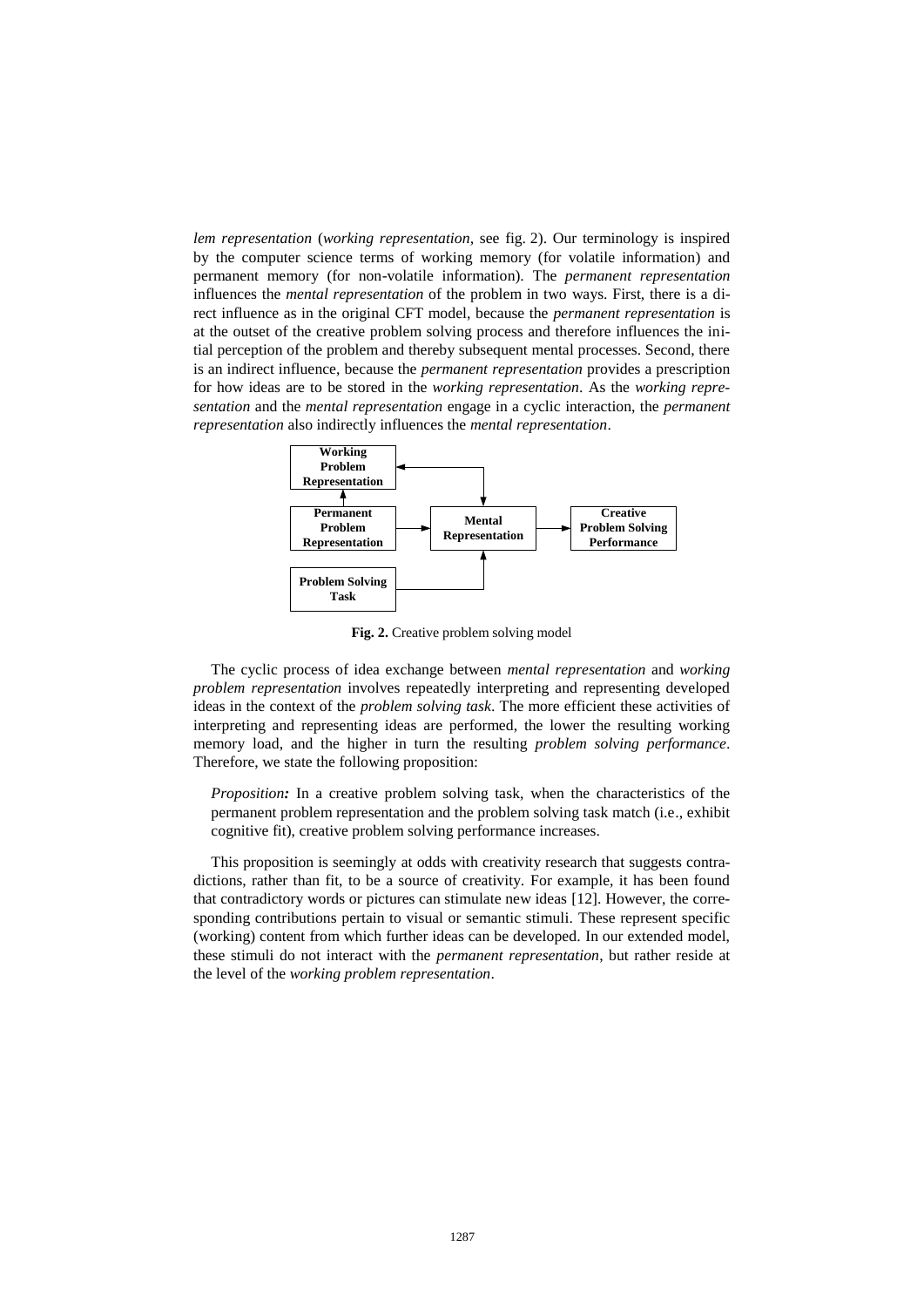# **3 Contextualizing Creative Cognitive Fit Theory to Business Model Idea Generation**

#### **3.1 Permanent Problem Representation**

Concerning problem representations, a major distinction exists between the semantics and the syntax of a representation. Semantics refer to the content that is to be represented (i.e., what is represented?). The (visual or concrete) syntax refers to the form of the visual notation (i.e., how is content presented?) [33]. With regards to business models, the semantics concern the business model definition which the to-bedeveloped ideas should comply with. The syntax refers to a possible visual notation for presenting the key elements of those ideas.

So far, no unanimously accepted definition (i.e., semantics) of the business model concept has been achieved [20]. However, attributional definitions, which define a concept by enumerating its attributes or constituents [34], account for the major share of available business model definitions. These definitions operationalize the business model concept by defining a number of components which serve as a *"checklist"* for describing a business model. A recent review of such definitions identified 34 different component-based business model definitions with three to twenty components [35]. For example, according to Osterwalder and Pigneur [22], a business model can be described through the following nine components: value proposition, customer segments, channels, customer relationships, revenue streams, key resources, key activities, key partners, cost structure.

While a semantic foundation is essential for working with a concept (e.g., for defining which ideas qualify as a business model idea and which do not), a specific syntax (i.e., visual notation) does not necessarily need to be defined. In line with this, the vast majority of authors providing a business model definition remain silent regarding syntax, that is, they do not prescribe a specific visual notation to be used with their definitions. Implicitly this suggests using the business model components in a naïve, list-like manner. Consequently, a list of business model components constitutes the first problem representation available for business model innovation tasks.

Beyond the literature that defines a business model in terms of components and thereby focuses on the semantics of the business model concept, other authors have explicitly included syntax (visual notation) into their considerations. In this regard, a number of modeling languages have been proposed for the purpose of representing business models (for a review see: [36]). Specifically for the purpose of business model innovation, the modeling languages have, for example, been claimed to support finding new design options [37], conducting mental experiments [25], or collaborating in group contexts [23]. However, empirical evidence for the claimed advantages is ambiguous. While qualitative evidence has been collected in favor of some approaches through action research and case studies (e.g., [37, 38]), quantitative evaluation has yielded contradictory results. To the best of our knowledge, only one controlled experiment has been conducted for evaluating the effectiveness of a modeling language for business model idea generation. The corresponding authors, Eppler et al. [23],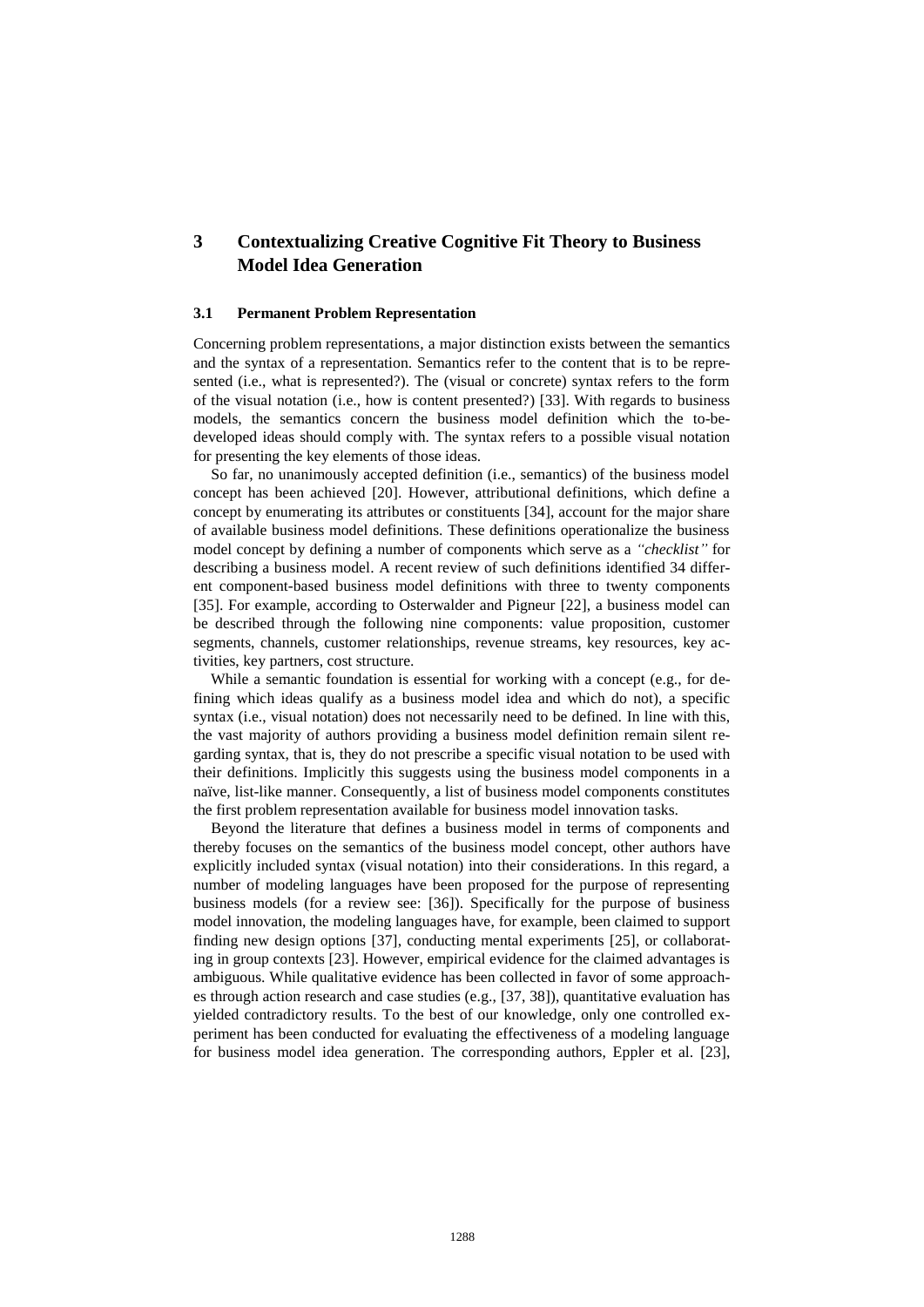hypothesized that employing the Business Model Canvas [22] would increase users' creativity compared to the PowerPoint control condition, and hence lead to more innovative business model ideas. Interestingly, the authors find that *"the results are significant, but in the opposite direction of our predictions. Subjects who use the interactive template [canvas] perceive themselves as significantly less creative"* [23].

Of the approaches that specifically consider syntax, the canvas has by far received the most attention in research (e.g., [23, 24]) and *"is nowadays widely deployed in corporate practice"* [26]. The widespread acceptance of the canvas drove our decision to define it as the second problem representation to consider in our research. The canvas builds upon the nine business model components by Osterwalder and Pigneur [22] that we introduced above. However, it prescribes a visual notation (see fig. 3) which has two main characteristics:

- *Matrix structure:* The business model components are laid out in a twodimensional grid (in contrast to the unidimensional presentation in a list).
- *Semantic proximity:* The business model components are not laid out arbitrarily, rather the layout positions components with more interrelations closer to each other than those with fewer relations. For example, the components that define the business model characteristics which are decision-relevant for customers (the business model front-end) are positioned at the right-hand side, those not being decisionrelevant for customers (the back-end) are positioned at the left-hand side [24].



**Fig. 3.** Permanent problem representations for business model idea generation tasks: list and canvas (canvas representation based on [22])

In summary, two *permanent problem representations* can be distilled from the literature as being especially relevant for business model idea generation tasks. The first, a list of components, is implicit in the majority of business model definitions, because the corresponding authors remain silent regarding a representation that diverges from a naïve, list-like representation. Its relevance is derived from the great number of authors who implicitly suggest this representation. The second *permanent problem representation* is the canvas, whose relevance is derived from its widespread application in research and practice.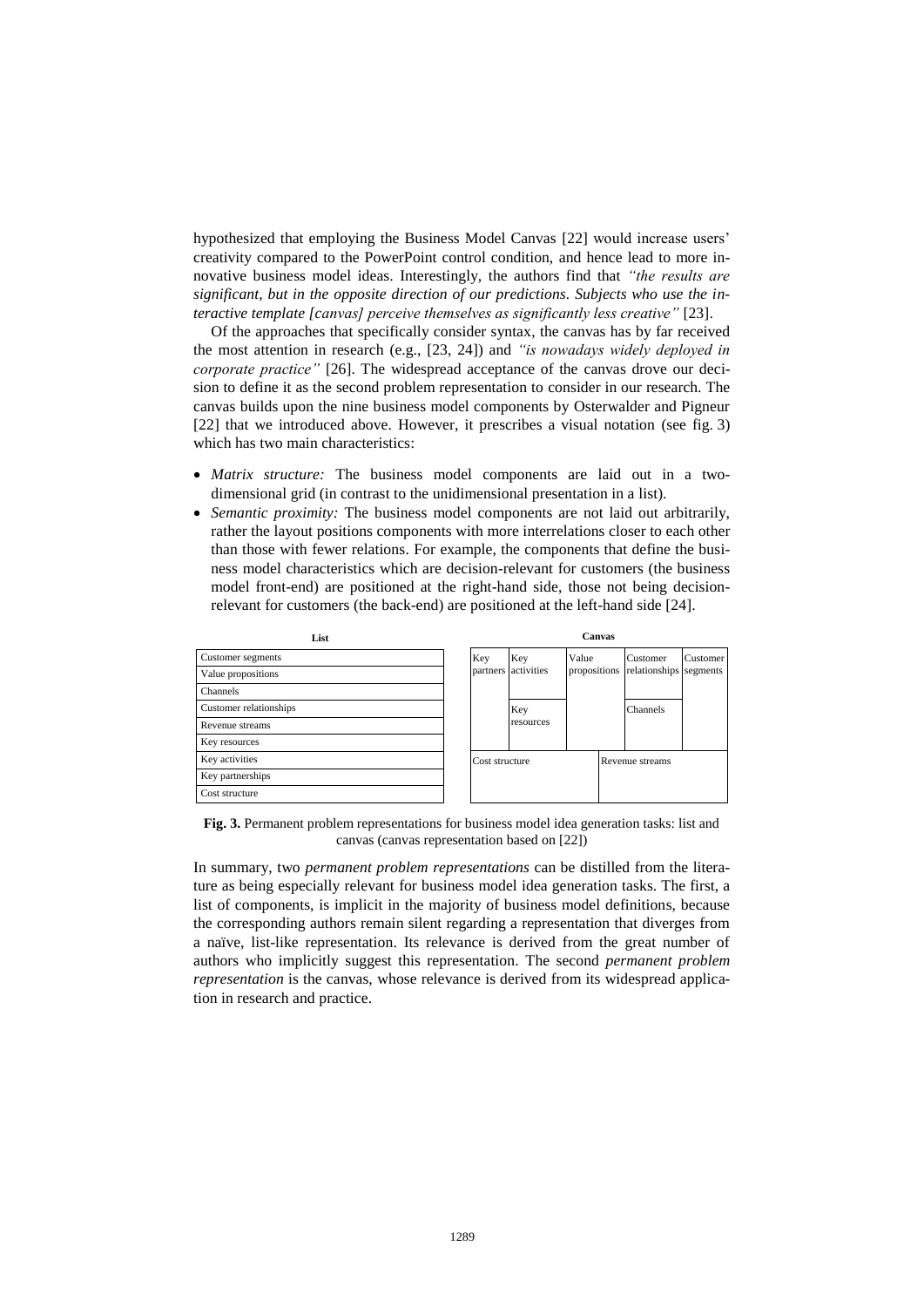#### **3.2 Problem Solving Task**

There is one overarching characteristic of the business model concept which inevitably shapes processes of business model idea generation, and therefore, allows deriving requirements which characterize the problem solving task. This overarching characteristic is the business model concept's aspiration to provide an integrated, highlevel perspective on a company's economic logic. This high-level perspective is needed to abstract from specific functional perspectives to avoid neglecting important interdependencies between these perspectives. This view is manifest, for example, in statements such as *"a business model is a concise representation of [.] an interrelated set of decision variables"* [39] or *"[the business model concept] draws from and integrates a variety of academic and functional disciplines"* [40]. The importance of interdependencies between disparate functional areas, or using the terminology introduced before, business model components, has also been underlined through a literature review specifically dedicated to analyzing whether interdependencies exist between business model components [35]. From what has been said, two characteristics of the problem solving task follow:

- *(Almost) Equal importance of business model components:* The process of developing business model ideas inevitably involves giving due consideration to (nearly) all available business model components. Otherwise the strength of the business model concept, that is, its integrated, high-level perspective, will not be leveraged.
- *Importance of interrelations between business model components:* It is not enough to consider (nearly) all available business model components. Rather, it is also important to consider the effect of interrelations between these components.

#### **3.3 Working Problem Representation**

The *working problem representation* captures the (intermediate) ideas for potential business models, either self-created or taken from existing examples.

#### **3.4 Creative Problem Solving Performance**

Contextualizing *creative problem solving performance* to our research involves two steps. First, we need to delineate business model innovation from other types of innovation to ensure construct validity for subsequent empirical analyses. Second, we need to operationalize problem solving performance for our context.

No precise definition of business model innovation has yet been developed [41]. At an abstract level, a business model describes the foundational logic of how an organization creates, captures and delivers value. Consequently, business model innovation refers to an innovation of that foundational logic [22]. In a similar vein, business model innovation has been referred to as a change in a firm's value proposition, the addressed market segments, or its value chain architecture [25]. While being indicative of the wide range of phenomena referred to by researchers as business model innovation, such abstract definitions preclude a succinct delineation of a business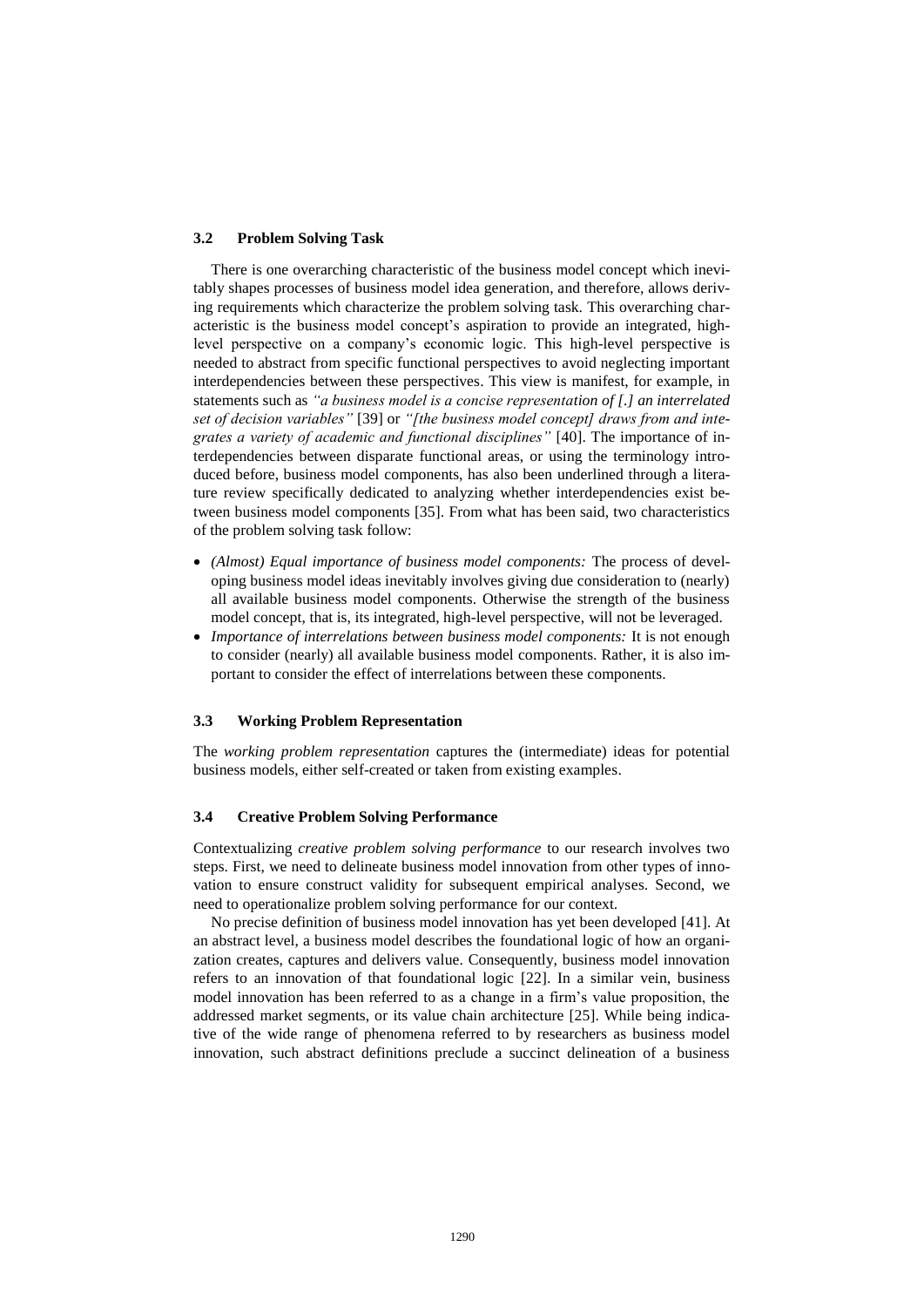model innovation from other types of innovation, such as product, service or market innovation. However, only if generated ideas can unanimously be classified as business model innovation ideas, our theory is testable.

Emphasizing the distinction between the business model concept and the concept of product market strategy, a more precise definition of a business model innovation can be derived. The product market strategy of a company defines which customers to serve and which products to sell. It is a means for generating a competitive advantage that is distinct from the business model, and therefore is defined separately (typically before the business model) [42]. Consequently, we assume that business model idea generation takes place when the product(s)/service(s) to be offered within one's value proposition have already been defined. The same applies to the customer segment(s) to be addressed. Therefore, in the context of the aforementioned *permanent problem representations*, we define a business model innovation as follows: A business model innovation is a change in any of the nine business model components as long as the customers and product(s)/service(s) of the original business model also appear in the new business model (i.e., the product market strategy is retained).

CFT defines problem solving performance in terms of *effectiveness* and *efficiency*. For measuring problem solving performance according to our definition, effectiveness and efficiency have to be translated into the business model innovation context. The first performance dimension, effectiveness, we define to denote the quality of generated ideas, as idea quality is superior to other quality measures such as the number of ideas generated [9]. The second performance dimension, efficiency, in previous research efforts on CFT has been operationalized as the time needed for fulfilling a given task. This operationalization, however, has turned out as a potential confound, since it is not always clear how experimental participants trade off the effectiveness measure *quality* with the efficiency measure *time* [7]. Therefore, in line with previous research in conceptual modeling [43] we operationalize problem solving *efficiency* through the *perceived ease of use* as experienced by users.

#### **3.5 Contextualized Creative Cognitive Fit Theory**

Figure 4 summarizes how we contextualized our extended theory of cognitive fit to the business model idea generation tasks using the Business Model Canvas. Our extended theory of cognitive fit suggests that the *permanent problem representation* and the *problem solving task* jointly determine *problem solving performance*. Cognitive fit between the *permanent problem representation* and the *problem solving task* should result in an increase in the *effectiveness* and *efficiency* of the problem solving process. The *problem solving task* being analyzed in our context is that of *business model idea generation*. We have characterized the problem solving task through the *(almost) equal importance of business model components* (hence referred to as *equal importance characteristic*) and the *importance of interrelations between business model components* (hence referred to as *interrelations characteristic*). Further, we have characterized the Business Model Canvas through its adherence to a *matrix structure* and to *semantic proximity*.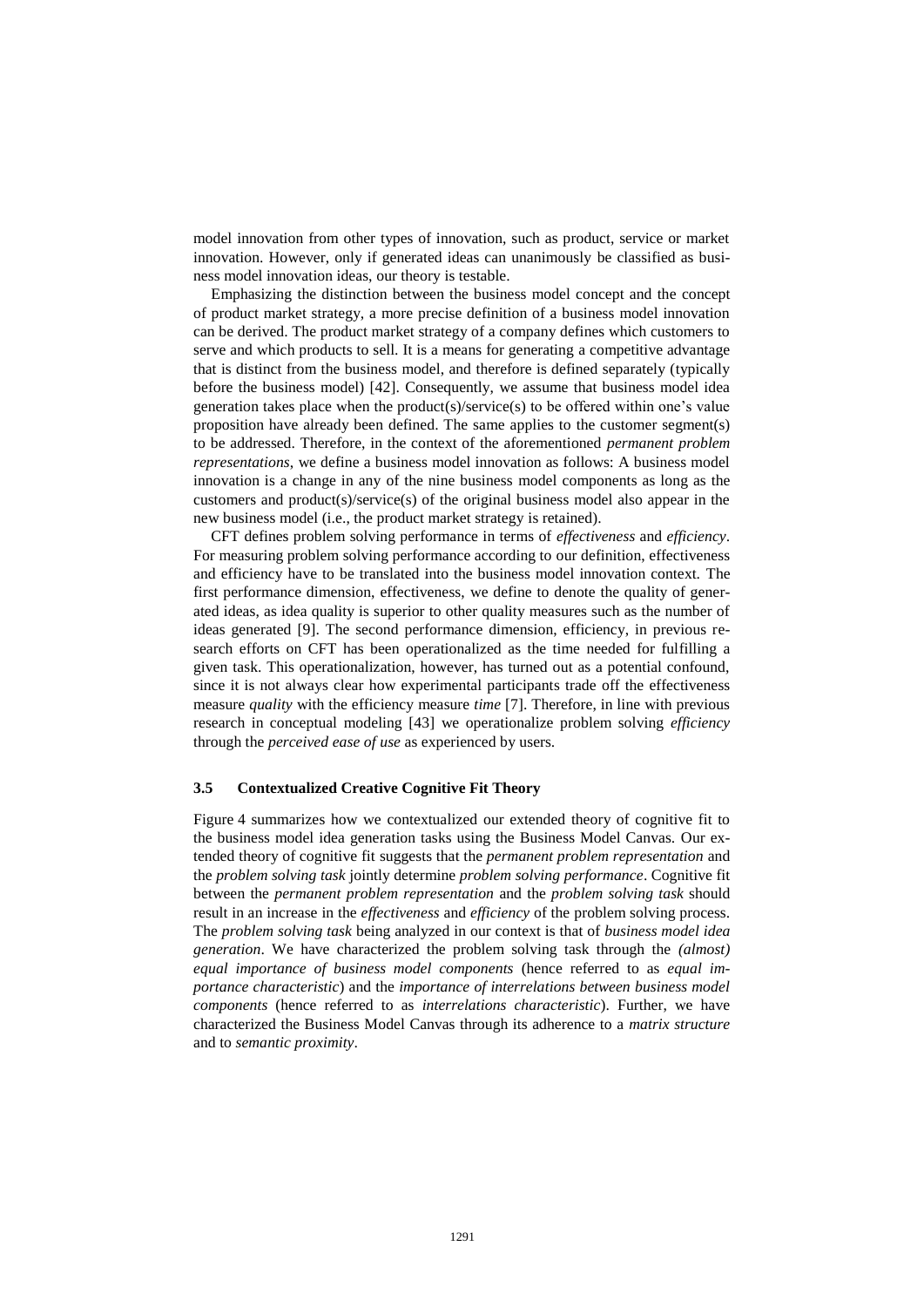

**Fig. 4.** Creative cognitive fit theory contextualized to business model idea generation

# **4 Towards Testing the Contextualized Creative Cognitive Fit Theory**

#### **4.1 Hypotheses**

So far unaddressed is the question whether the canvas or the list problem representation yield a higher level of cognitive fit in a business model idea generation task, which in turn would increase *creative problem solving performance*. First, we clarify how the *matrix structure* characteristic of the canvas affects cognitive fit in our context. Then we turn to the *semantic proximity* characteristic.

Concerning the *matrix structure* characteristic, *competition for attention theory* (CAT) [6, 44] describes two mechanisms. One is the level of equality of the competition for attention in the visual field, the second is the aggregate competition for attention. A matrix structure is predicted to lead to a more equally distributed attention throughout the visual field [6]. With regards to the *equal importance* characteristic of the business model idea generation task this suggests the *matrix* to lead to a higher level of cognitive fit compared to the list. Moreover, the aggregate level of competition for attention determines the visual search processes employed, which in turn affects the distribution of attention to the business model components. CAT suggests that a low competition for attention environment such as a *matrix structure* favors goal-directed over exploratory search [6]. Goal-directed search, in turn, is needed in business model idea generation because there is a recurring need to deliberately shift attention from one business model component to another. Consequently, concerning the *equal importance characteristic*, also the indirect effect of the *matrix* representation, through promoting goal-directed search, suggests the *matrix* representation to exhibit a higher level of cognitive fit compared to the *list* representation. Moreover, the goal-directed search favored by the *matrix* representation also facilitates consider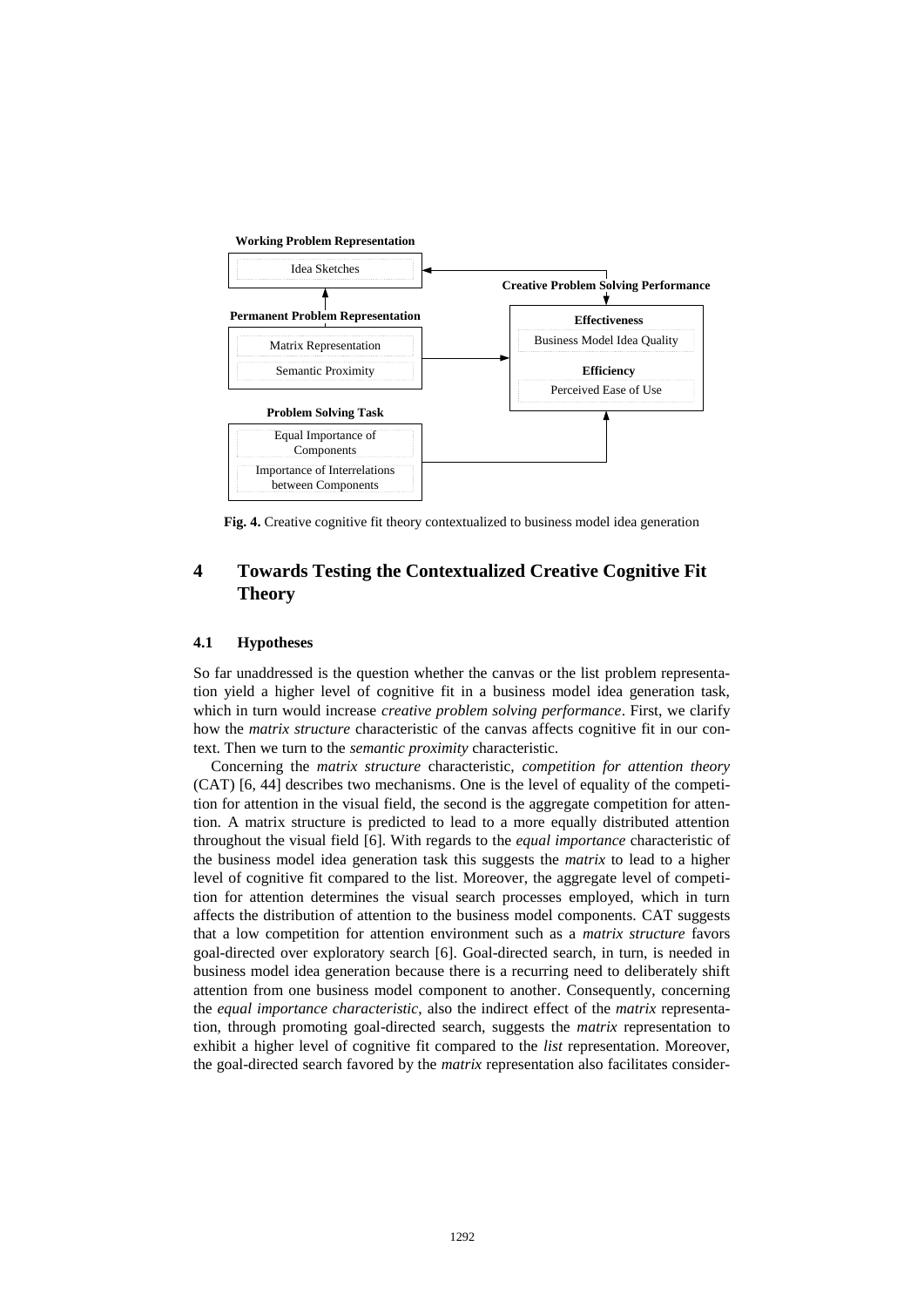ing interrelations, because processing such interrelations again benefits from the possibility for deliberate attention shifts. Therefore, the *matrix* representation also leads to a higher level of cognitive fit with regards to the *interrelations* characteristic.

Next, we clarify how *semantic proximity* affects cognitive fit in our context. The *proximity compatibility principle* [45] suggests that how the business model components are laid out in the canvas may mediate the relationship between *matrix* structure and cognitive fit. As semantically similar business model components in the Business Model Canvas are positioned in spatial proximity, the mechanisms of the proximity compatibility principle should reinforce the cognitive fit which the *matrix* structure creates. Consequently, we expect the canvas to create more cognitive fit in business model idea generation tasks than the list, which leads to our hypotheses:

*Hypothesis 1:* In a business model idea generation task, idea quality is higher when employing the Business Model Canvas than when employing a list.

*Hypothesis 2:* In a business model idea generation task, perceived ease of use is higher when employing the Business Model Canvas than when employing a list.

#### **4.2 Exploratory Study**

As a first step towards the empirical validation of our theoretical propositions, we conducted an exploratory study which we briefly describe in the following.

**Sample, Design, and Procedures.** We conducted an experiment with 54 students (18 female, 36 male) of an undergraduate e-business course. The students mainly major in business administration, with a minority share of related majors (e.g., information systems, international business studies). Being in the final year of their undergraduate studies, the participants had received basic education in business strategy and thus resemble potential users in practice, first, in the sense of novice users engaging as entrepreneurs and, second, as representatives of later expert users in industry who are likely to have a business background. During their degree program, participants had not received specific training in business model development, thereby ruling out prior methodological preferences. Participation in the experiment was incentivized through additional course credit. Participants were further informed that through participating in the experiment they would have the chance to take advantage of a deeper understanding of the overall course contents.

We employed a randomized one treatment one control between-subject design. All participants received the same materials with only the visualizations of the business model components being different: a canvas for the treatment group and a list for the control group. The experiment was divided into two parts: (1) training (25 minutes) and (2) idea generation (25 minutes). The *training* materials contained unaltered text excerpts from [22] that introduced the nine business model components, complementary examples, an introduction to the sample product for which ideas were to be generated (smart glasses) and a brief questionnaire which collected information on prior experience and current (after training) understanding regarding business models and the sample product. The *idea generation* materials contained a brief explanation of the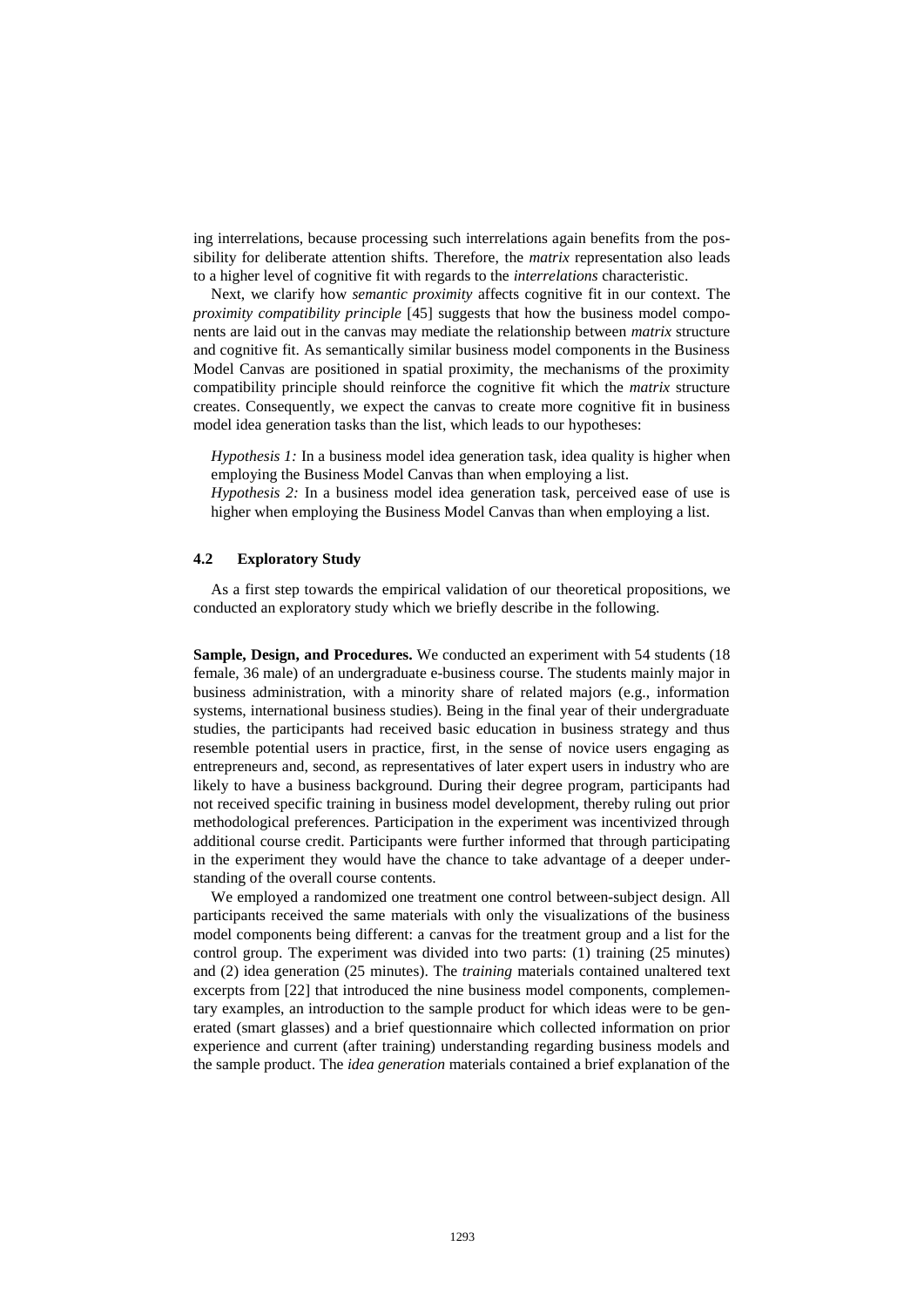task that explicitly asked for creative and unconventional business model ideas and a sheet to be used by participants for recording their most innovative business model idea. Further, they were provided with a stapled set of scratch paper for recording intermediate ideas which had either a canvas or a list printed on it. The idea generation materials were concluded with a questionnaire asking for additional information on participants' background and perception of the experiment.

**Measures.** We measured perceived ease of use as our dependent variable using the scale of [46] in the German translation of [47]. We dropped item #4 because it explicitly refers to interactive systems and therefore was inapplicable to our context. To ensure that our manipulations were effective, in the final questionnaire we asked participants to what extent they had *treated all business model components as equally important* during the idea generation, to what extent they had *considered interrelations*, and combining these task characteristics, to what extent they had *adopted an integrated and comprehensive perspective* on the components.

**Results.** The reliability of the perceived ease of use scale was very good ( $\alpha = .85$ ). Perceived ease of use was significantly higher for the canvas group than for the list group  $(F[1, 51] = 4.85, p = .02)$ . Concerning manipulation effectiveness, participants for the canvas group were significantly better at adopting an *integrated and comprehensive perspective* (F[1,50] = 7.02,  $p = .01$ ). However, the individual manipulation checks were in favor of our predictions, but not significant (for *equal importance*: F[1, 52] = 1.1,  $p = .3$ , for *interrelations*: F[1, 51] = 1.1,  $p = .3$ ). The degrees of freedom vary because our data had missing values for some participants.

**Discussion.** Overall, the results are in line with our theoretical propositions. In support of hypothesis 2, perceived ease of use is significantly higher for the canvas group. Moreover, participants using the canvas were adopting an integrated and comprehensive perspective on the business model components, which is an important antecedent for the better quality business model ideas that hypothesis 1 predicts for this group. However, adherence with the individual task characteristics was not as strong as expected. This may be attributable to the small sample size. In addition, at least for the *interrelations* characteristic there may have been a problem with the question wording, as we asked for *interdependencies* instead of *interrelations*, which carries a stronger connotation concerning the strength of the relations, and thereby may have misled our participants.

# **5 Conclusion**

The theory of cognitive fit is an established theory for guiding the design of problem solving tools. Past research on CFT, however, has exclusively focused on routine problems, and neglected creative problems. Therefore, we provide a first step towards establishing the validity of CFT also for creative problems. We focus on a specific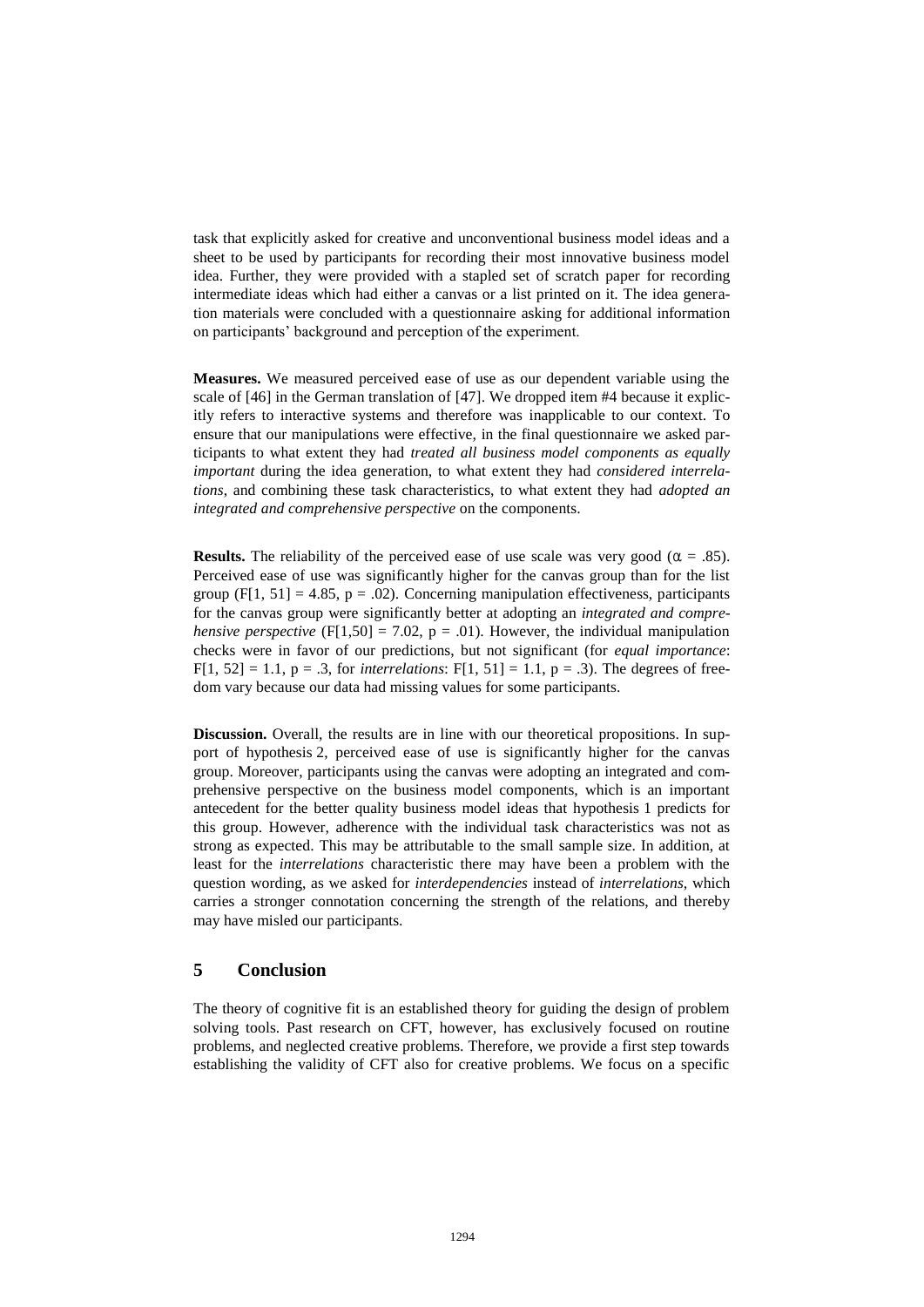creative task which has received major attention in research as well as practice: business model innovation, or more specifically, business model idea generation. With the present research, we contribute to making CFT a truly *general* theory of problem solving by opening up to CFT a whole new type of problems previously unaddressed. Moreover, with regards to business model research, we contribute a first step towards theory-guided design of modeling languages for business models. An exploratory study has already provided some results in support of our theoretical considerations. Transferring methodological expertise from creativity research, in future research we plan to conduct a large-scale experiment which also addresses the resulting idea quality through expert raters (cf. our first hypothesis).

#### **References**

- 1. Davidson, J., Sternberg, R.: Preface. In: Davidson, J.E., Sternberg, R.J. (eds.) The psychology of problem solving, pp. ix–xi. Cambridge University Press, Cambridge (2003)
- 2. Vessey, I.: Cognitive Fit: A Theory‐based analysis of the graphs versus tables literature. Decision Sciences 22, 219–240 (1991)
- 3. Khatri, V., Vessey, I., Ramesh, V., Clay, P., Park, S.-J.: Understanding conceptual schemas: Exploring the role of application and IS domain knowledge. Information Systems Research 17, 81–99 (2006)
- 4. Umanath, N.S., Vessey, I.: Multiattribute Data Presentation and Human Judgment: A Cognitive Fit Perspective. Decision Sciences 25, 795–824 (1994)
- 5. Zhu, B., Watts, S.: Visualization of network concepts: The impact of working memory capacity differences. Information Systems Research 21, 327–344 (2010)
- 6. Hong, W., Thong, J., Tam, K.Y.: The effects of information format and shopping task on consumers' online shopping behavior: A cognitive fit perspective. Journal of Management Information Systems 21, 149–184 (2004)
- 7. Vessey, I.: The theory of cognitive fit: One aspect of a general theory of problem solving? In: Zhang, P., Galletta, D. (eds.) Human-computer interaction and management information systems: Foundations, pp. 141–183. M.E. Sharpe, Armonk, NY (2006)
- 8. Lubart, T.I., Mouchiroud, C.: Creativity: A source of difficulty in problem solving. In: Davidson, J.E., Sternberg, R.J. (eds.) The psychology of problem solving, pp. 127–148. Cambridge University Press, Cambridge (2003)
- 9. Reinig, B.A., Briggs, R.O., Nunamaker, J.: On the measurement of ideation quality. Journal of Management Information Systems 23, 143–161 (2007)
- 10. Amabile, T.M.: Creativity in context: Update to The social psychology of creativity. Westview Press, Boulder, CO (1996)
- 11. IBM: Capitalizing on complexity: Insights from the global chief executive officer study. Somers, NY (2010)
- 12. Ward, T.: Cognition, creativity, and entrepreneurship. Journal of Business Venturing 19, 173–188 (2004)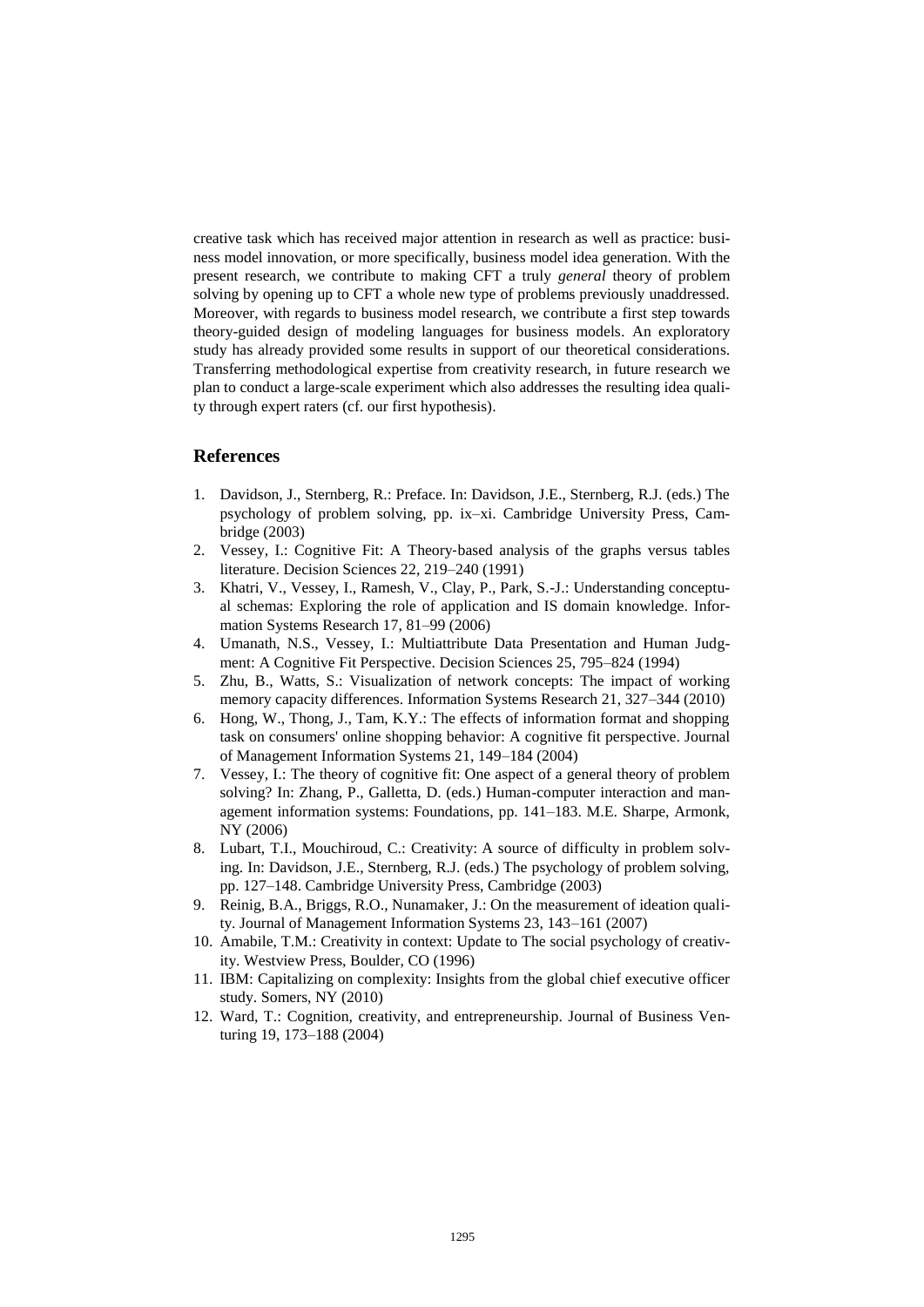- 13. Al-Debei, M., Avison, D.: Developing a unified framework of the business model concept. European Journal of Information Systems 19, 359–376 (2010)
- 14. Rai, A., Tang, X.: Information technology-enabled business models: A conceptual framework and a coevolution perspective for future research. Information Systems Research 25, 1–14 (2013)
- 15. Osterwalder, A., Pigneur, Y.: Designing business models and similar strategic objects: The contribution of IS. Journal of the Association for Information Systems 14, 237–244 (2013)
- 16. Keen, P., Williams, R.: Value architectures for digital business: Beyond the business model. MIS Quarterly 37, 643–647 (2013)
- 17. Kuk, G., Janssen, M.: Assembling infrastructures and business models for service design and innovation. Information Systems Journal 23, 445–469 (2013)
- 18. Clemons, E.: Business models for monetizing internet applications and web sites: Experience, theory, and predictions. Journal of Management Information Systems 26, 15–41 (2009)
- 19. Liu, F., Myers, M.: An analysis of the AIS basket of top journals. Journal of Systems and Information Technology 13, 5–24 (2011)
- 20. Zott, C., Amit, R., Massa, L.: The business model: Recent developments and future research. Journal of Management 37, 1019–1042 (2011)
- 21. IBM: Expanding the innovation horizon: Global CEO study 2006. Somers, NY (2006)
- 22. Osterwalder, A., Pigneur, Y.: Business model generation: A handbook for visionaries, game changers, and challengers. Wiley, Hoboken, NJ (2010)
- 23. Eppler, M., Hoffmann, F., Bresciani, S.: New business models through collaborative idea generation. International Journal of Innovation Management 15, 1323– 1341 (2011)
- 24. Günzel, F., Holm, A.: One size does not fit all: Understanding the front-end and back-end of business model innovation. International Journal of Innovation Management 17 (2013)
- 25. Chesbrough, H.: Business model innovation: Opportunities and barriers. Long Range Planning 43, 354–363 (2010)
- 26. Spieth, P., Schneckenberg, D., Ricart, J.: Business model innovation: State of the art and future challenges for the field. R&D Management 44, 237–247 (2014)
- 27. Hong, W., Chan, F., Thong, J., Chasalow, L., Dhillon, G.: A framework and guidelines for context-specific theorizing in information systems research. Information Systems Research 25, 111–136 (2014)
- 28. Veit, D., Clemons, E., Benlian, A., Buxmann, P., Hess, T., Kundisch, D., Leimeister, J.M., Loos, P., Spann, M.: Business models: An information systems research agenda. Business & Information Systems Engineering 6, 45–53 (2014)
- 29. Santanen, E., Briggs, R.O., Vreede, G.-J.D.: Causal relationships in creative problem solving: Comparing facilitation interventions for ideation. Journal of Management Information Systems 20, 167–197 (2004)
- 30. Mumford, M., Gustafson, S.: Creative thought: Cognition and problem solving in a dynamic system. In: Runco, M. (ed.) Creativity research handbook, 2, pp. 33– 77. Hampton, Cresskill, NJ (2007)